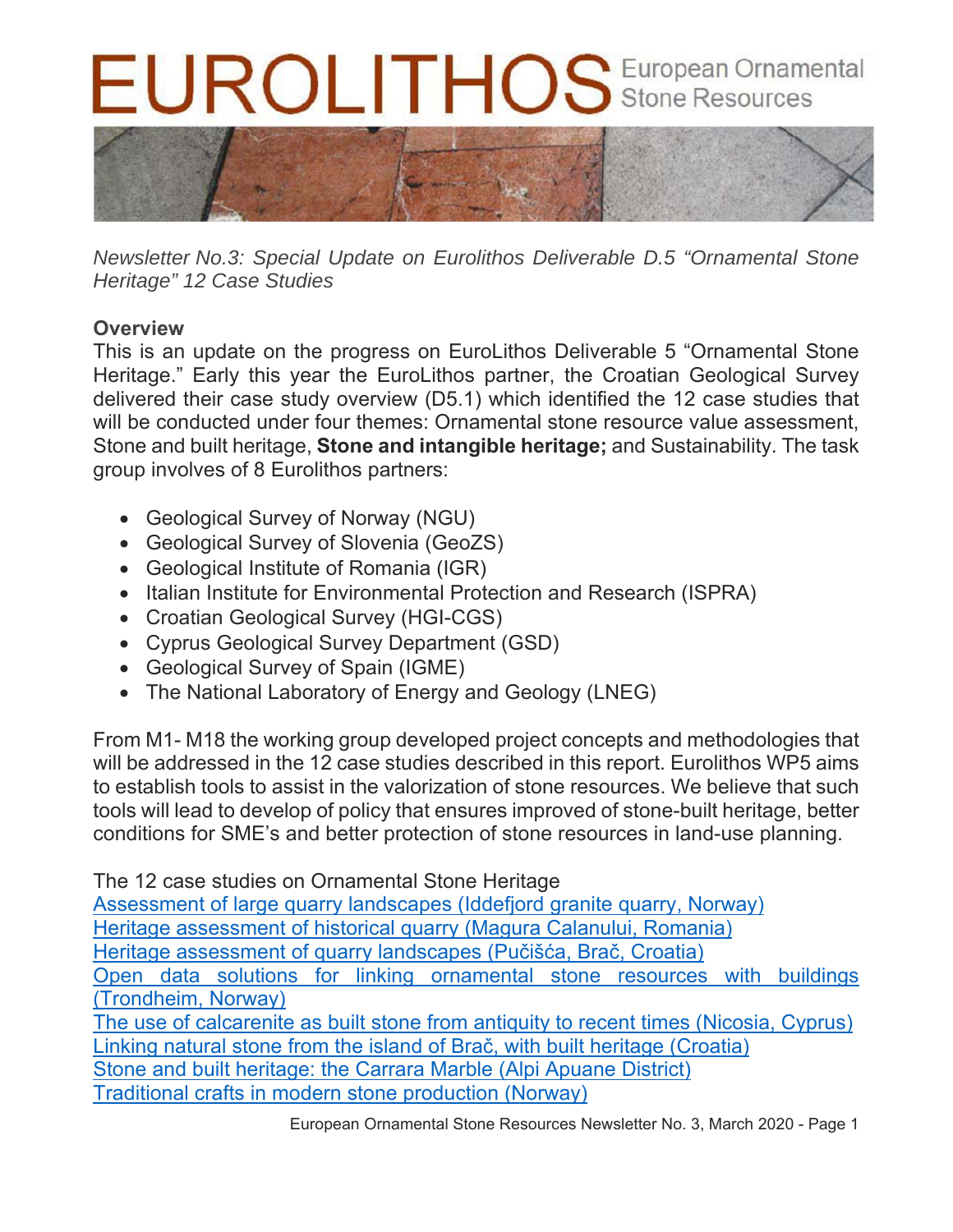| The Pučišća stonemason school (Croatia)                                                    |
|--------------------------------------------------------------------------------------------|
| Sustainable stone production (Norway, Portugal)                                            |
| Best practices of natural stone valorization for the preservation of stone-built heritage: |
| the case of platy limestone as characteristic element of cultural landscape along the      |
| Eastern Adriatic coast.                                                                    |
| Synergistic effect of quarry landscapes with overlapping active and historical quarries    |
| (Macael, SE Spain)                                                                         |

#### **Ornamental stone resource value assessment – Case Studies**

Ornamental stone has been used since the dawn of civilization, shaping our cities and cultural identity. The production of stone results in the formation of quarry landscapes that are of value - economically, historically and culturally. Eurolithos case studies aim to establish guidelines and best practices in the identifying, describing and interpreting characteristics of quarrying and quarry landscapes, and ultimately for assessing value. For areal planning and exploitation increased knowledge of ancient quarries is crucial. Case Studies under this theme are as follows:

## *1. Assessment of large quarry landscapes (Iddefjord granite quarry, Norway)*

At present time only one quarry is in operation. NGU will present a summary of the geology and evolution of quarrying and quarry technology to provide an insight in the economic and non-economic values within the quarry landscape. (Stakeholders: local granite industries, cultural heritage authorities, regional/local administration)

## *2. Heritage assessment of historical quarry (Magura Calanului, Romania)*

In partnership with municipal council and the Dacica Foundation, IGR lead this casestudy. Participants maintain that source-area of stone for historical monuments has heritage value and deserves recognition. The World Heritage listed Dacian fortresses were built from limestone produced from the Măgura Călanului quarry 30-50 km away. Numerous potential stakeholders have been identified by the leaders of case study; two foundations, one NGO and due to proximity UNESCO Global Geopark Dinosaurs Geopark Tara Hategului tourism and scientific community.

## *3. Heritage assessment of quarry landscapes (Pučišća, Brač, Croatia)*

Historically, natural stone has been excavated on island of Brač and an important excavation site today lies near the island municipality of Pučišća. The stones are prominently used in Croatia (here, here, here), and in buildings across the globe, including the White House in Washington, and the parliament buildings in Vienna and Budapest. HGI-CGS leads this case study that will explore a system of best practice in identification, description, and interpretation of features of quarrying, i.e. defining and delineating the quarry landscape.

## **Stone and built heritage – Case Studies**

Not much has changed in how ornamental stone has been used since antiquity and stone craft traditions have become an inseparable part national identity. Many ancient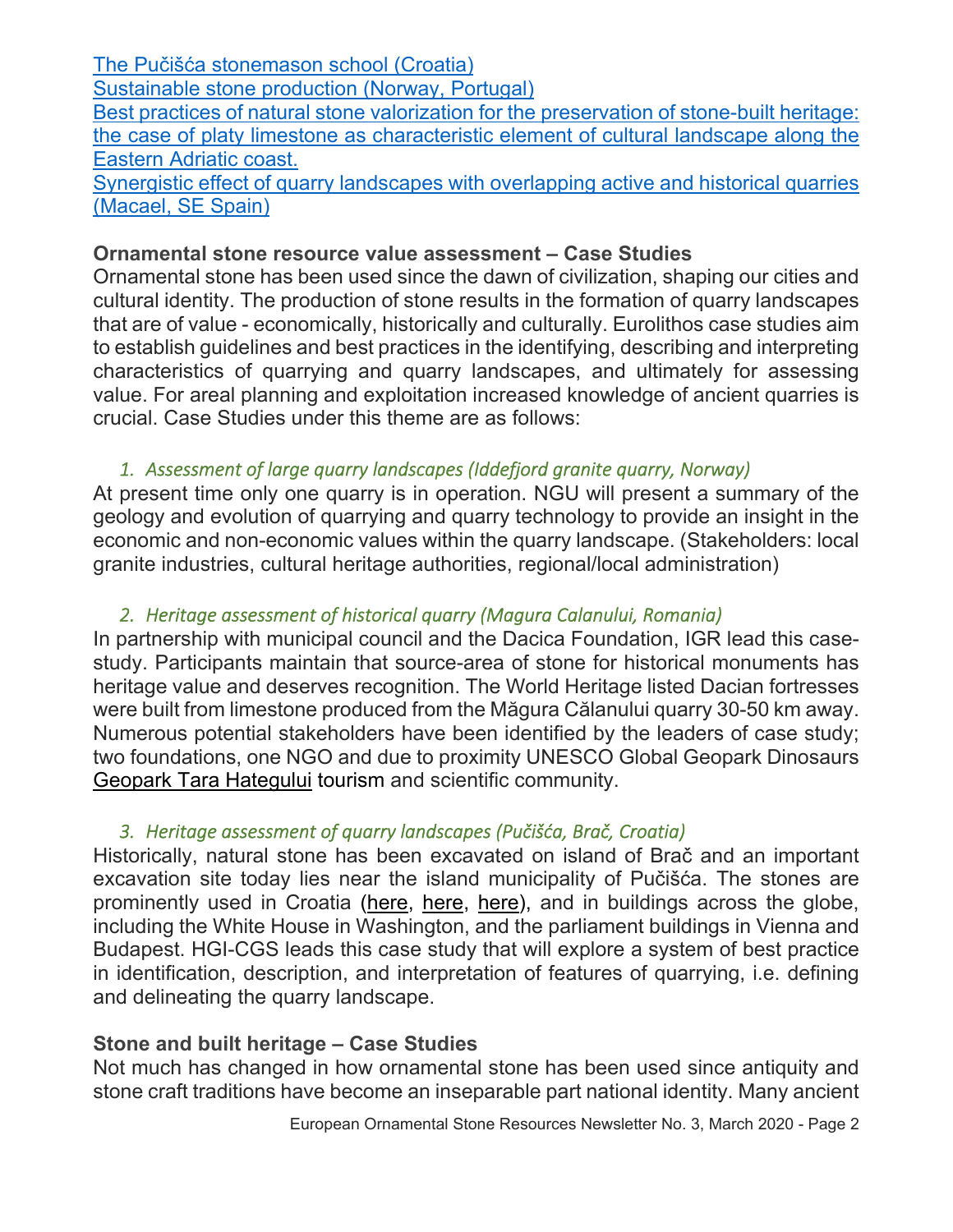quarries are still in use, but most have either been long abandoned resulting in a limited access to crucial European stone resources - the impact of this is still unknown. The chosen case studies will allow Eurolithos participants focus on tools for linking spatial data (quarry/resource location) with stone resource use in new and older construction. Case Studies under this theme are as follows:

## *4. Open data solutions for linking ornamental stone resources with buildings (Trondheim, Norway)*

Revealing the connection between the source natural stone and the 'built' urban environment may illuminate the importance of a raw material. The historic importance of the stone resource is reflected in 'time-depth', while the geographic extent of its use may bestow a national or international significance to a stone resource. We will explore 'open' solutions such as "crowdsourcing" could serve as a method to link with stone resources to European mineral resource platforms. In particular, this case study will explore the use of wiki-solutions (such as Open Streetmap) as tools for such interactions.

*5. The use of calcarenite as built stone from antiquity to recent times (Nicosia, Cyprus)*  Throughout Europe, unique ornamental stones are vital to local/regional heritage whether it has been applied to a single dwelling or an entire town. Many of these stone buildings have attracted visitors over century due to their historical cultural value. However, it is not easy to find information about the building stone and how it is related to history. The legal frameworks and best practices for building conservation will be examined in this task group led by GSD in partnership with local municipal agencies. And the source of the ornamental stone will be identified, and the geology, history, landscape and use will be detailed for selected heritage buildings.

## *6. Linking natural stone from the island of Brač, with built heritage (Croatia)*



Stone use and ancient/old quarrying, Nicosia. Presidential Palace in Nicosia and calcarenite quarry in The Mammari village west of the City of Nicosia

HGI-CGS together with stakeholders in education and municipal authorities will conduct this case study of Brač stone. To maintain the stone-built heritage, the original sources of stone must be available, or at least, stones of similar quality and appearance. The case study will investigate a range of buildings made of Brač stone and explore how these can be sourced to various parts of

the limestone resources. This will provide tools for 1) assess the importance of the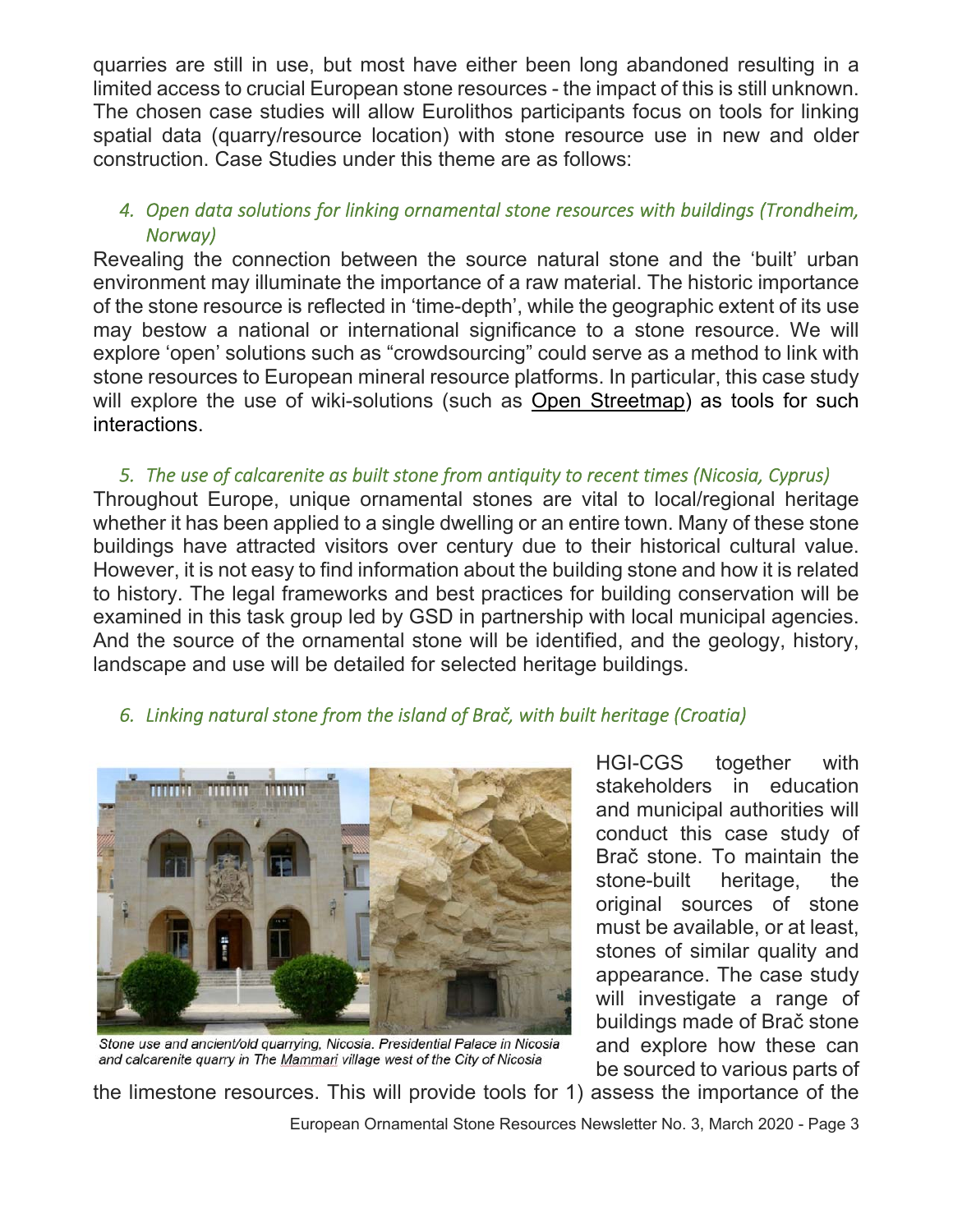stone resources from their use in the built heritage, and 2) identify future needs for stone in the maintenance of the built heritage and implications for stone resource management.

## *7. Stone and built heritage: the Carrara Marble (Alpi Apuane District)*

ISPRA leads the case study that aims to disclose evidence of ancient technologies, trade and anthropic development numerous ancient extraction sites. Ideally, the original source is important for stone-built heritage and the cultural landscapes. At minimum, stones of similar quality and appearance must be found. Immaterial heritage, namely stone crafts and skills must also be preserved. Amongst their activities, researchers hope to propose best practice and guidelines for inventories linking stone resources to built-heritage. Industry, government and cultural heritage agencies will join ISPRA in this task.

# **Stone and intangible heritage (crafts) – Case Studies**



Traditional breaking of schist slabs, Oppdal, Norway

Traditional stone craft is still vital to producing ornamental stone and without intervention this craft could become extinct in some areas of Europe. To counter the negative trend, stone-mason's schools have been established, some of which are offer specialized knowledge, like the use of Roman hand tools stone dressing. In other countries, businesses profit from the investing in ancient crafts. This group of case studies will explore the importance of crafts and traditional skills, both

from an industrial point of view and from a public one – the need for education.

# *8. Traditional crafts in modern stone production (Norway)*

Eurolithos partner NGU, along with schist producers Oppdalsten AS and Minera AS will participate in this case study. Participants recognize that traditional craft are often needed despite the heavy application of quarrying and processing technology. How are traditional crafts are used in modern stone production? Can advanced technology and live symbiotically with traditional craft, in the schist production industry? Participants will closely examine at the value chain in the production and how technology and crafts interact in the different stages.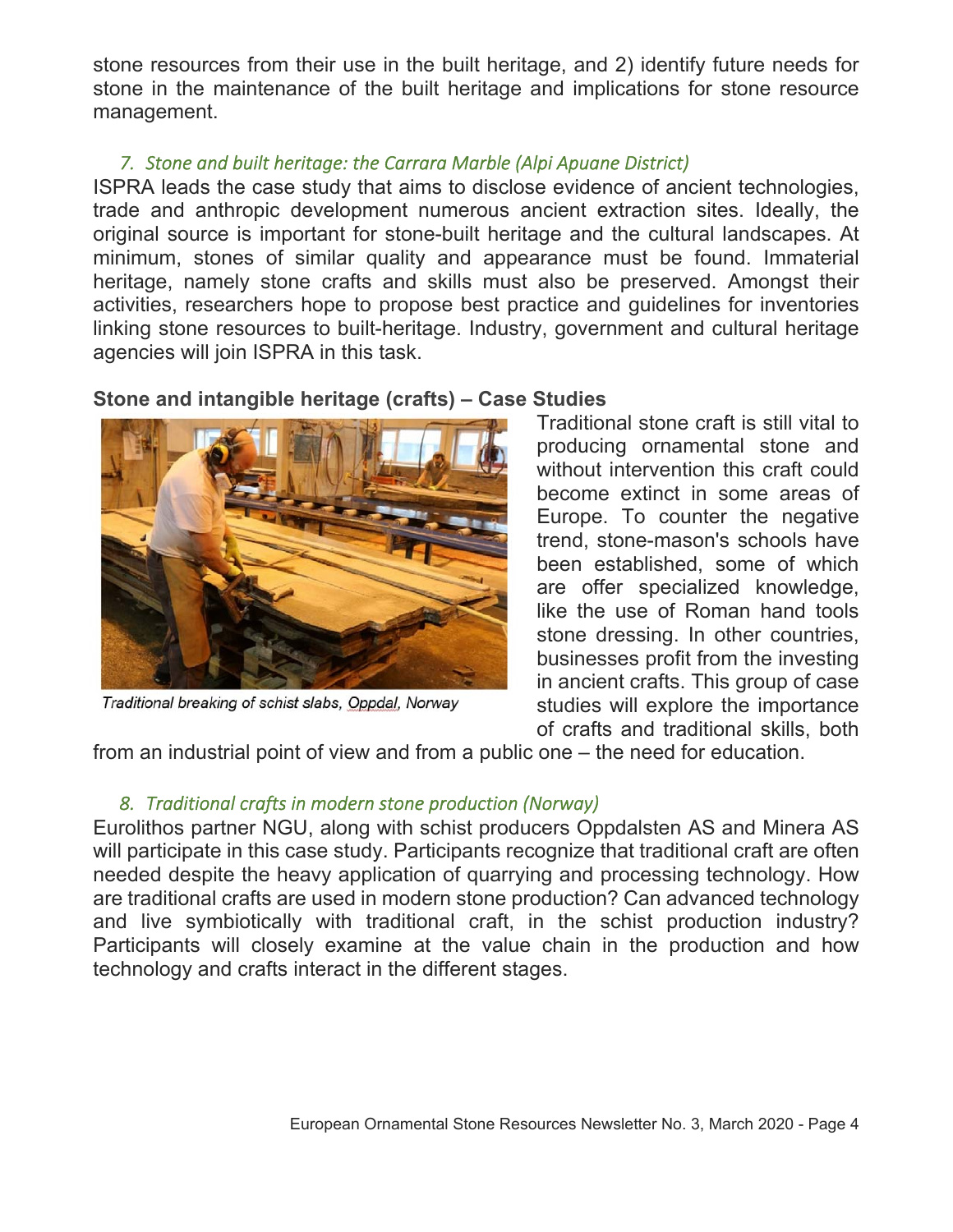#### *9. The Pučišća stonemason school (Croatia)*



Stone-mason school and student work (lion) in Pučišća, Island of Brač, Croatia. Photo: TR Mitchell Eurolithos partners HGI-CGS will examine the Stone-mason's school in town Pučišća in Brač, who over one hundred years continues tradition of processing natural stone. The school is known for using ancient Roman hand tools when dressing stone. The school is the only place in Croatia and EU where one can obtain a professional qualification in stonemasonry. In this study case we will present the Stone-mason's school in Pučišća as example of the interaction between stone resources and humans has produced a rich and diversified immaterial heritage, namely crafts and skills. Industry, education, municipalities, heritage authorities are all identified as stakeholders in this case study.

#### **Sustainability and ornamental stone**

#### *10.Sustainable stone production (Norway, Portugal)*

Along with Lundhs AS and Minera AS, NGU seeks to collect and explore how "sustainability" can be applied to ornamental stone production. In particular, concepts related to "zero waste", land use, carbon footprints and societal license to operate. The case study will collect existing data from industry and research and make a systematic compilation and interpretation that can lead to definition of best practice and guidelines. The production of ornamental stone in Norway (Larvikite and Oppdal schist) will examined, where waste rock has been reduced substantially. In addition the challenges of production of limestone from MCE, 150 KM north of Lisbon, in Portugal will be examined. In the latter example, national and regional public authorities, the geological survey, private consultants and the industry in Portugal together cooperated to achieve rational management of the extractive industry.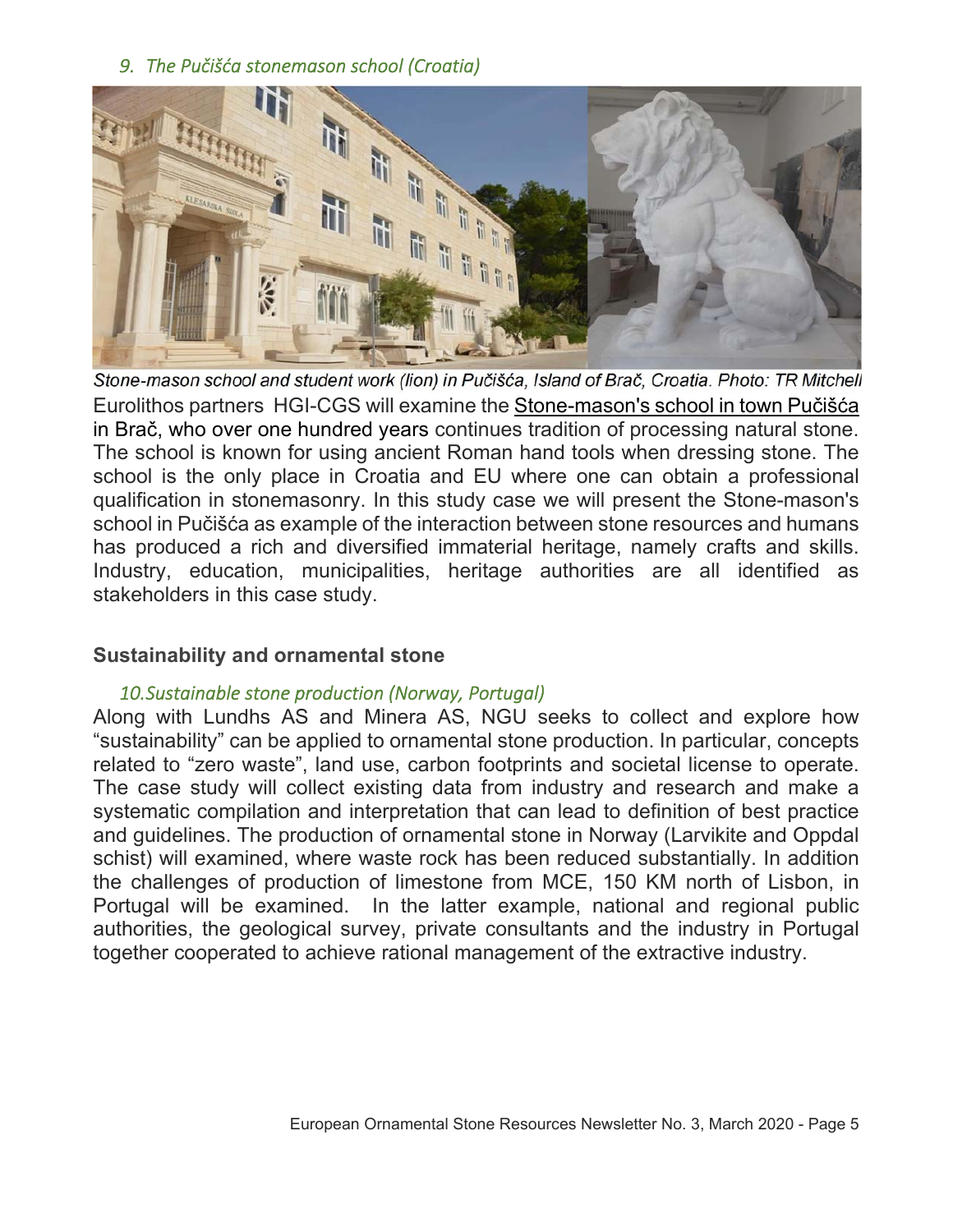

In the future, also the stone industry needs to adapt and provide documentation of environmental footprints and ethical standards for being able to supply stone products to many customers. On the other hand, such procedures may strengthen the European stone industry, since they emphasize the need for other criteria than strictly economic in tenders. The case study provides examples of the use of EPD

One of many quarries in Larvikite, SE Norway

(Environmental Product Declaration) for ornamental stone, and explores the various aspects of this.

# **Case study covering several subject areas**

## *11.Best practices of natural stone valorization for the preservation of stone‐built heritage: the case of platy limestone as characteristic element of cultural landscape along the Eastern Adriatic coast.*

Access traditionally-used autochthonous building material, like platy limestone, is a key to preserving cultural landscape and stone-built heritage along the Eastern Adriatic coast. Eurolithos partners GeoZS and HGI-CGS identify that guidelines are needed to promote sustainable use of natural stone as building material, the conservation of the natural stone resources and for conservation of stone-built cultural heritage. Replacing traditionally used stone with non-autochthonous stone or other materials, has often resulted in damage, destruction and decay of stone buildings. Researchers in the Eastern Adriatic region have addressed these problems from all aspects; that is, from geological characterization of platy limestone, its occurrence and excavation potential to its use in architecture, natural and cultural heritage preservation, and legislative framework.

This is a Europe-wide issue, therefore participants hope to provide a system of best practice protocols in identification, valorization, promotion and sustainable use of natural stone as a building material. Land use planner, educators, local and heritage authorities are all interested in the results of this case study.